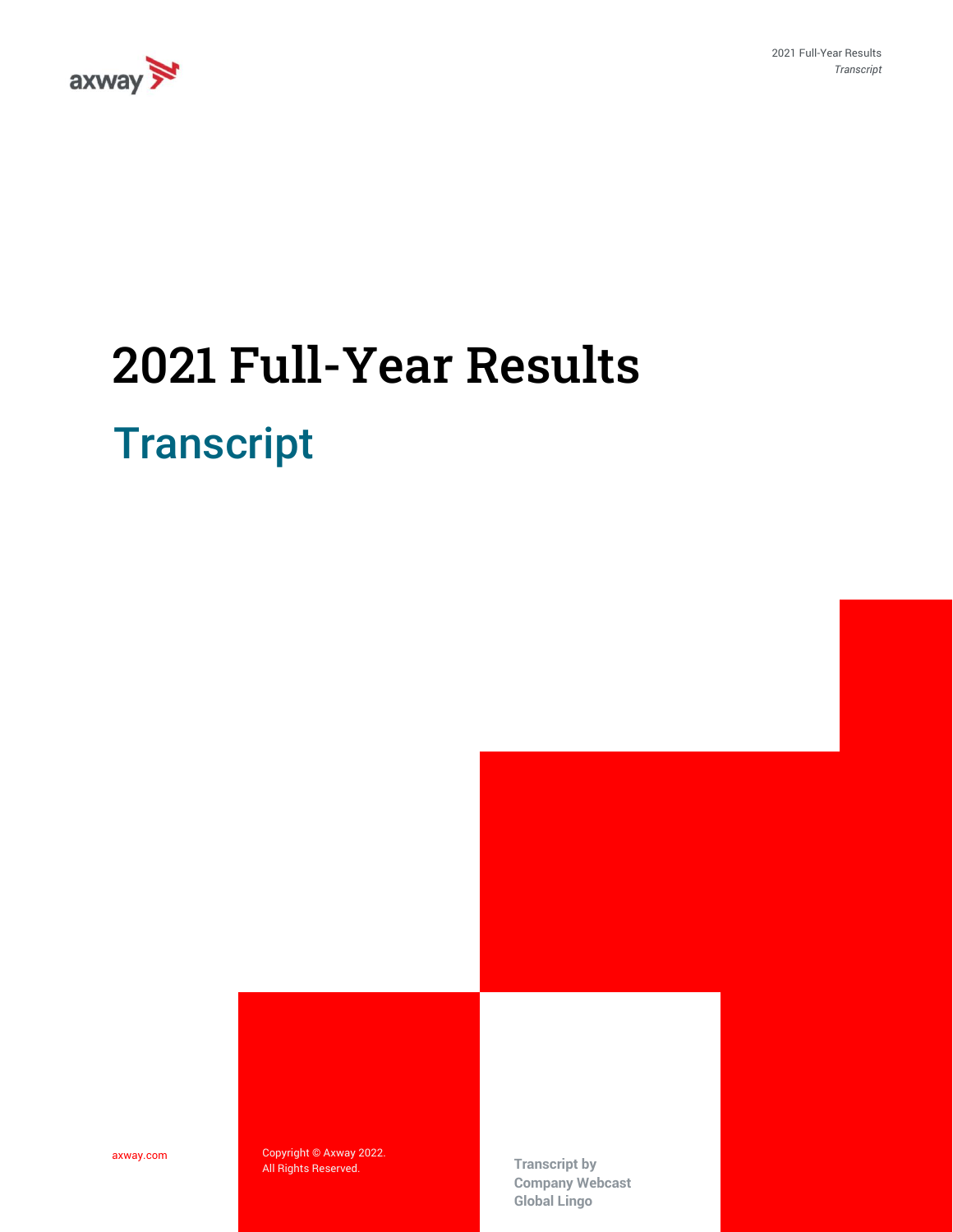

## PRESENTATION

**Arthur Carli:** Ladies and gentlemen, good evening and welcome to Axway 2021 Full Year Results Analyst Conference. My name is Arthur Carli, and I'm in charge of Investor Relations for the Group.

As usual, I have two reminders to make today. First, I must alert on the fact that this event is live and is being recorded. A replay of the meeting will be available as soon as possible on Axway Investor website.

I would like also to remind you that today's presentation contains forward-looking estimates that are naturally subject to risk and uncertainties. Future activities and results may differ from those described today. As a reminder, actual risk factors are described in the company Universal Registration Document.

And with that, I wish you a very good presentation, and I would like to hand over to our CEO, Patrick Donovan.

**Patrick Donovan:** Thank you, Arthur, and thank you all for joining us here tonight for our 2021 analyst call. A few minutes ago, we released our 2021 results, and Cécile, Roland and I will give you some additional commentary here tonight to help highlight certain topics within the press release. We'll then wrap up with some Q&A sessions as normal. So let's get started.

At the beginning of 2021, we communicated our vision and mission that Axway enables enterprises to securely open everything. We believe that in order to create the most value for your customers, partners and employees, you need to open everything by securely integrating and moving data across a complex world of old and new.

Nothing about the 2021 results or our forecast for 2022 has changed our vision and mission. This is still valid. And with that, our strategy is to help deliver that vision with our strong Axway portfolio of solutions such as MFT, B2Bi or Digital Finance, which has been serving our customers for at least 20 years or our market-leading Amplify API management platform.

These are the backbone products for which our strategy to deliver this vision is built upon. With this portfolio-based strategy, we're looking to create a long-term and balanced value set for our three constituents.

For our customer, we will deliver brilliant customer experiences, and we look to do this with our solutions over the long term to be with them and to support them in their mission-critical business activities.

For our employees, we want to make Axway the place to be. We want to be a force of the traction that our employees can have a successful and rewarding career in their mission of serving our customers.

And for our shareholders, we want to build a predictable, profitable long-term value. We do not strive to be a short-term flip of value, but to deliver stable, improving financial results over the long term.

Over the coming slides, I'll dive a bit further into each of these constituents and how we have helped them in 2021, and then both Cécile and Roland will come back and go further into details on some of these points.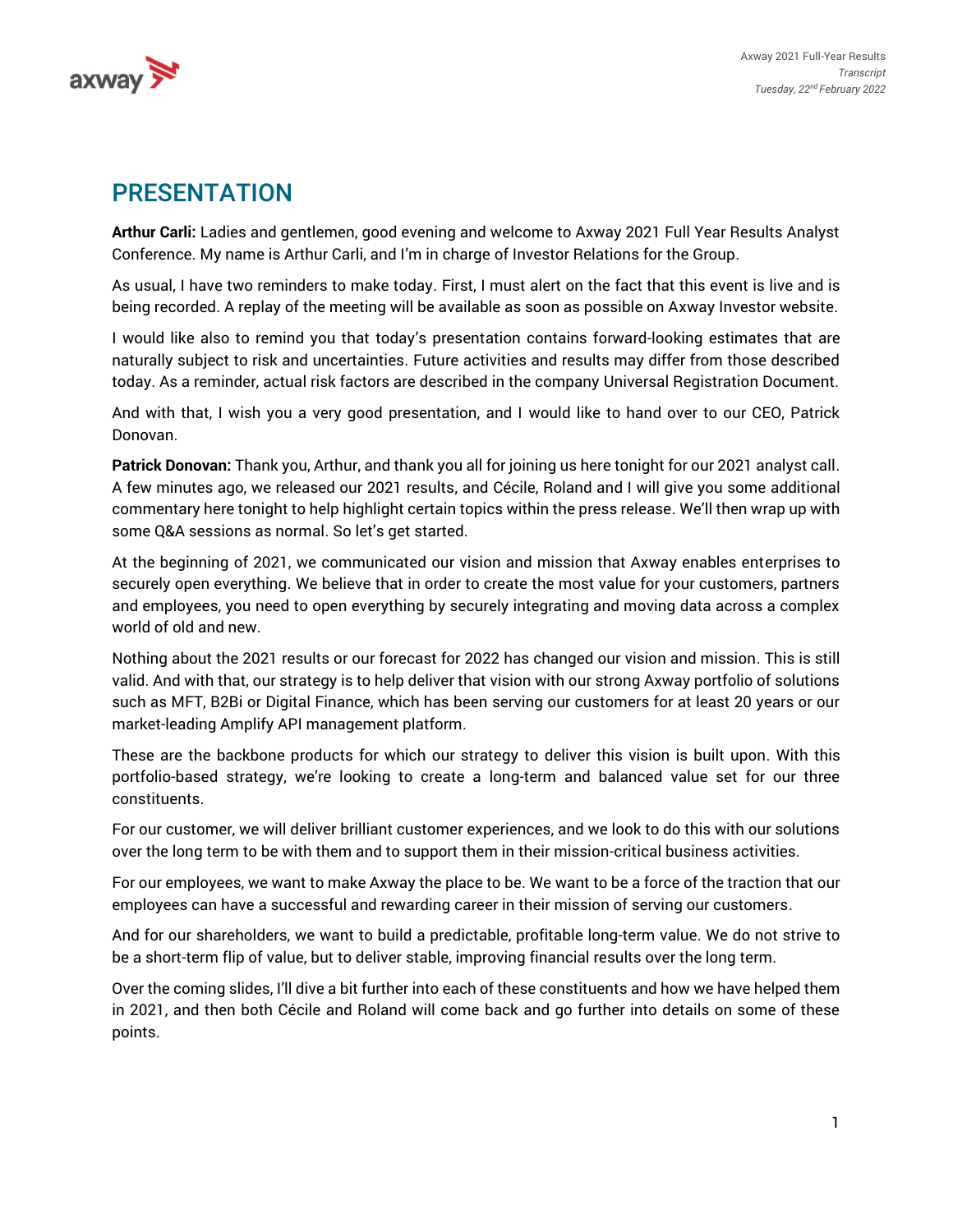

In 2021, we continued to build on the value we have delivered to our customers over the years. This work and effort continue to be recognised by our customer set. In fact, in 2021, we increased our net promoter score yet again, another 16% over 2022, which represents four years of continuous improvement since we introduced this metric into the Group. Our revenue renewal rate is at 94% for all our recurring business, that includes both maintenance and subscription, a figure that you should continue to see improve year after year.

The continuing renewal of our base is a confirmation of their usage and reliance on our solutions that help them run their business. We increased in 2021 by 7%, our new and cross-sell bookings. These are either brand-new customers for which we added 265 this year or current customers where we are able to cross-sell a new solution to a different part of the business or a different organization within the parent group. This new base of customers provides us the opportunity to grow with them in the future and grow over time.

We continue to strive to make Axway the place to be for our employees. Essentially, software editors like us are in the people business, and we want it to be rewarding to be at Axway for our employees. In 2021, we achieved an employee engagement score of 66%, which was an improvement in the survey results since we started in 2018, which were at 49%. This benchmark survey we utilized uses a standard threshold of 60% as the baseline for which you need to have an engaged workforce to help deliver the results both to the customers and then to the market.

In 2021, we're able to have 204 people join Axway. This is a good level during this interesting time. Obviously, we are not immune to the great resignation we're all hearing about. We are experiencing higher than normal attrition rates as with the others in our industry and within our customers, as I talked about with regards to the Q4 results. We will continue to build the Axway we want to be at, and we'll welcome those who want to come along for this journey.

In 2021, we continued to improve the level of women within our employee base. This is not something that we could change overnight, but we are almost at a third of our workforce. And as a reminder, our workforce is quite technical in nature. So we're looking to make this continuous improvement in this area year after year. And I believe a diverse workforce is a better workforce for all and for our customers as well.

So as I move on to delivering the value to our shareholder set, the third constituency, it is obvious that we engaged – have an engaged employee group, and we're doing the right short- and long-term actions for our customers. We should be able to deliver positive results. Delivering stable, improving results over the long term will give this value back to the shareholders. I set out with this mission back in 2018 and after completing that year of investment as well as some investment in 2019, this is what – exactly what we started to do.

First, we wanted to shift our business model to more of a recurring business model. This type of recurring customer contracts are more predictable and give us a better forecast ability into the upcoming periods, so we can avoid the unexpected quarters like we had in Q4. In Q4, this delay in timing to close deals with a missing employee base at the customer set that I had talked about previously from the great resignation that we saw across all product lines across all regions added about a month to our average closed cycle in the deals. But on the larger deals it added three or more months for the anticipated closing.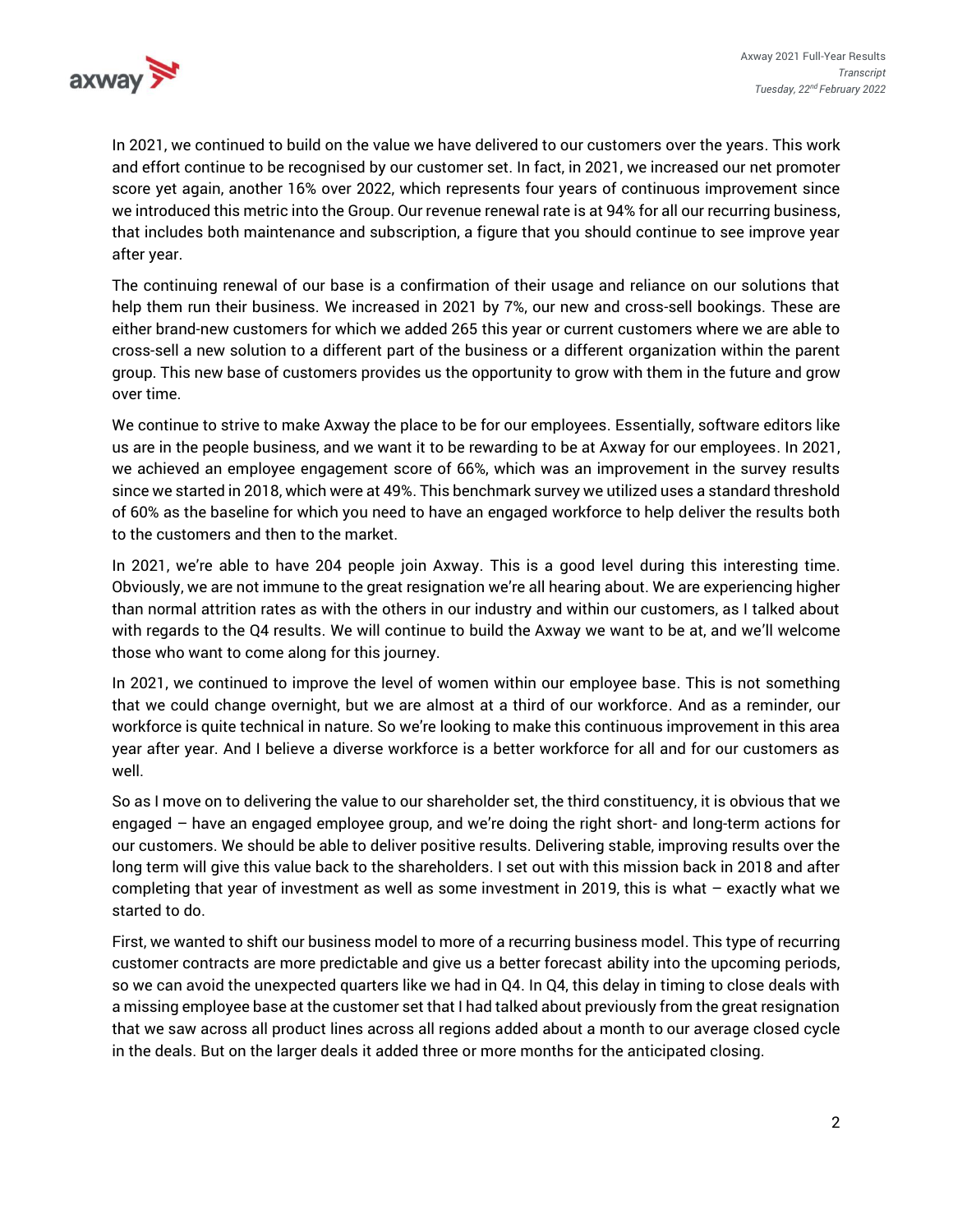

So by 2023, we should start seeing the benefits of this shift to subscription and we should be able to have better predictability. And Cécile will go into the details of that in her presentation.

For 2021, we had 93% of our product revenue that was under recurring contracts, which you could think product revenue as license, subscription and maintenance. Notice I was careful to say under recurring contracts because over the past years, we've been signing the first installation of these recurring contracts and we are not yet fully into the renewal of these contracts, which starts in 2023.

So in 2021, of the roughly \$51 million of upfront revenue, only \$8 million of that was actually renewals of deals we signed in 2018. In 2021, for our principal product lines, MFT, B2B, Amplify and Digital Finance, which we formerly called Accounting Integration Suite, we grew almost 4% organically over 2020. These critical product lines make up almost 85% of the 2021 revenue.

Since our 2019 year, our investment and the conversion to subscription have started to build back to  $$ build so we could start delivering back on profit. We have improved our profit and operating activities by 7% over 2020 and the year 2021, and we increased our net profit by 13%. We expect this continuous improvement to go forward over the next several years.

As we will see later in Cécile's presentation, this move to the subscription business model and more broadly the recurrent model of business, and the investments we have made over the prior years will come back to us in more stability in the renewing contracts, which bring a better base in this subscription line, and as well in our cash flows.

And we have to continue spreading this message into the market. We have to continue to talk about the good things we're doing here in Axway. And on the screen is a couple of examples of what we have done in 2021, such as our Axway Summit, where we had over 900 customers and partners at attend virtually, which got great NPS ratings and pipeline build as well or through our web and social messaging that is pushing the open everything message, which helps drive pipeline, drive traffic to our website and drive other types of engagement with Axway about our product set. Or we will continue in this strengthening our brand and awareness campaigns in the market.

You could see various activities that we're constantly doing, but we're also doing some non-normal, let's say, activities with our Axway catalysts, which are constantly talking with customers and attending virtual events or attending the API talks and sharing our view of the market or various podcasts that we have launched throughout the years and other outbound channels. All of these continue to build the brand of Axway and make an awareness in the marketplace about the great things we're doing.

So in summary, for 2021 on the financial figures, we finished the year at €285.5 million in revenue, which was an organic decline of 2.7%. This also included a strong currency impact of about \$3.7 million as we had a weaker US dollar and Brazilian real.

We were able to continue to improve our profit on operating activities to 11.5%, up from the 10.4% last year and also up in absolute value even with the declining revenue. We expect this to continue in 2022 as well. We continue to grow our subscription revenue up almost 19% from 2020, as well as a percentage of our total revenue under recurring contracts. Finally, our ACV growth was 4.2% in 2021 over 2020.

I want to make a final note that's not on the slides in front of you. If you remember several years back, when we started this transition to subscription, I created something I called the signature metric. This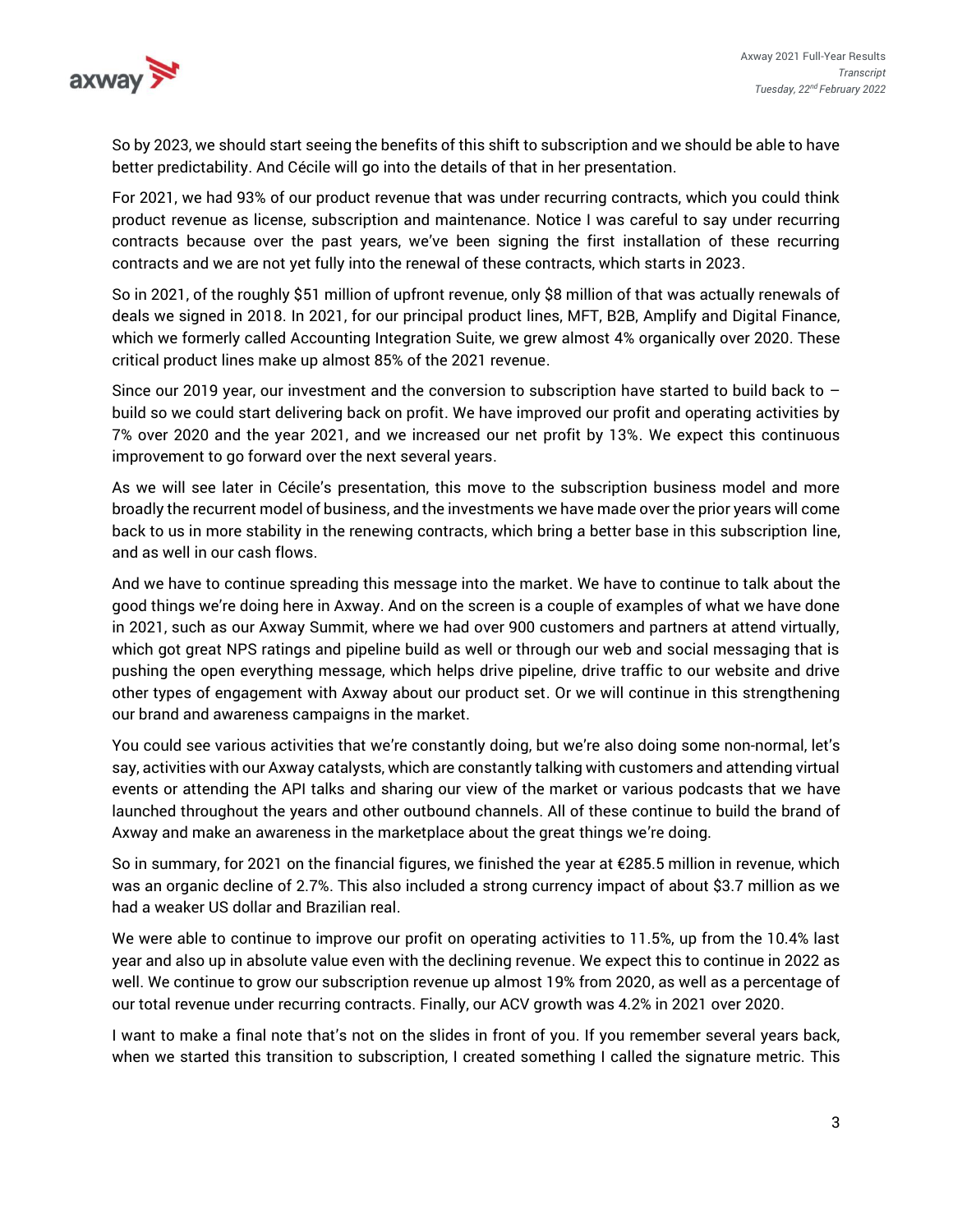

was taking the licenses signed and the new subscription contracts and trying to blend them together so we could have a reliable measurement of how the sales was performing year-over-year.

This was a great transitionary metric that we used to full success. But I knew that this metric was going to have a limited life, because once we were under more subscription contracts, this would go flat and we'd have to start introducing the renewals of these contracts. So I have asked Cécile to start tracking a more traditional recurrent revenue metric in 2022, such as ARR.

I'll come back to you later in this presentation with some other 2022 initiatives and our guidance.

So for now, I'll turn it over to Cécile. Cécile?

**Cécile Allmacher:** Thank you, Patrick. Good day, everyone. So let's now dive into the 2021 financial results that we just announced a couple of minutes ago in our press release.

Going through 2021 income statement. As you can see, total revenue is down 2.7% organic and 3.9% on total, as announced in our last press release as of January '19. Cost of sales decreased around services and subscription costs as part of our plan and in consistency with the trend we started last year.

Our gross profit is still – is slightly higher at 70.8% versus the 70.5% we had in 2020. We were also able to pull back some of the operating expenses as planned. So in sales and marketing and G&A, we have the impact of the variable bonus and commissions decrease due to the revenue mix of Q4.

Our R&D decreased in the continuity of the optimization we started last year as part of our strategy to improve margin. We were consequently able to generate a higher margin at €32.9 million or 11.5% of our revenues, up from the 10.4% in the prior year.

Our operating profit is inclusive of about €8.6 million of amortization on intangible assets, share-based payment expense, as well as restructuring costs due to the close of some offices. Overall, our net profit finished at €9.6 million at €0.45 per share versus the €8.5 million or €0.40 per share in the prior year.

Let me now go into details on the revenue by activity. We continue to see the acceleration in the changing business model with the shift away from licenses decreasing 26.6%. Maintenance revenue dropped 12.9%, which was expected with both the decreasing license revenue and the migrations to subscription. Subscription is growing 18.9% organic below what we expected, mainly due to a miss of about €10 million of upfront revenue in Q4.

When added to the maintenance revenue, we reached 82% of our revenue under recurring contracts for 2021 as opposed to the 79% we had back in 2020. Service revenue dropped 4.9%. We are still seeing the impact of COVID in some accounts, which is slowing down the activity.

Overall, our revenue finished at €285.5 million, down from the €297.2 million reported in the prior year. So to focus on the license and maintenance activities, we experienced a 26.6% organic decrease in the license activity with a double-digit drop for three out of the four quarters, which is higher than the budgeted decrease of 0.3%. This trend is consistent across our regions.

On the maintenance side, as forecasted, and in consistency with both the license revenue decrease and the migration to subscription, we have a 12.9% drop. However, we are still seeing a good level of renewal.

Now if we move to the subscription revenue, we have quite a different picture. The revenue grew strongly for the first three quarters in almost every region. We started seeing a softening of the market end of Q3,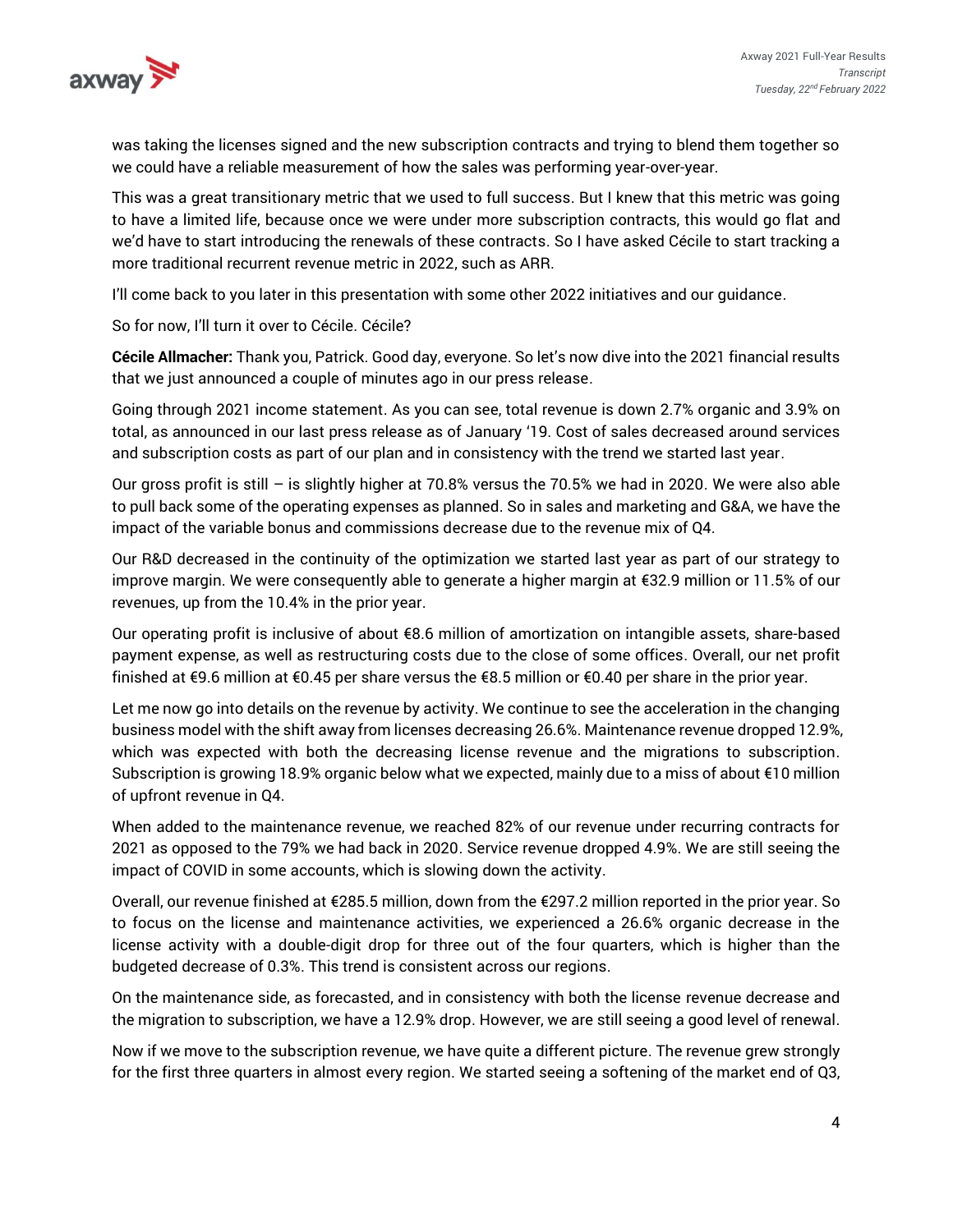

which was confirmed in Q4, where we dropped 10%. This was mainly due to delayed deals, customer experiencing headcount shortage, or as Patrick was mentioning, the great resignation, mainly in technical staff, which caused an upfront revenue miss of €10 million.

The customer managed on-premise subscription required us to book  $5.1 - 651.5$  million of upfront revenue this year versus the €44 million in 2020. All of this resulted in a 18.9% organic growth for this year.

Let's now do a focus on the customer managed subscription and renewal structure through to 2026. As a reminder, for customer managed when we are renewing, we are renewing both the upfront part of the revenue and the recurrent one, even if not at the same pace, as the upfront part is taken when upon signature of the contract, whereas the recurrent, as its name indicated, is over the term of the contract.

On this chart, we assume we will be renewing 100% of our existing contract base as of end of 2021. By memory, the first customer managed deals we signed were back in 2018 when the offering was launched and it – they started renewing end of Q3 in last year in 2021. 2022 and 2023 correspond to the renewals of years 2019 and 2020. As you can see on this chart, this upfront part renewal, each three to five years reinforces the move to a more recurring business model.

On this table, you will see the breakdown of the signature metric calculation. As you can see, this aligns with the Q4 miss in closings. Although, we grew slightly the ACV signings for the year by 4%, it did not compensate the drop of license revenue of 26.6%. This resulted in a slight drop of 2.2% organic while we were planning for a double-digit growth.

As Patrick mentioned earlier in the presentation, this will be the final year of using the signature metric to communicate our results. In future presentation, we'll talk more about standard metrics in the recurring revenue space, ARR.

A few words on our balance sheet. Our cash and cash equivalents finished at €25.4 million, with a net debt of €36.5 million. This increase in net debt is mainly due to the shares buyback to serve our free share plans. Our DSO went up to 121 days as we have added more customer managed on-premise subscription contract this year. If we retreat the unbuilt part due to the customer managed contract, our DSO would be down at 57 days for 2021 versus 54 days in 2020, which remains relatively flat. And we didn't have any material issues with our cash collection.

Our current deferred revenues ended at €55.8 million, quite stable with last year. Our assets increase is mainly due to the increased accounts receivable and cash we just mentioned. And our equity includes the dividend payment for €8.6 million and the shares buyback for €9.5 million.

As you can see on this table, our free cash flow is €3.6 million higher than in 2020, mainly due to savings made on recurring investments. These savings absorbed the negative change in net working capital due to the increase in the customer managed contracts. All our banking covenants were met and we have the capacity of our credit lines still available to us.

Let's now do a quick focus and a bit of history on the free cash flow. 2018 is the date we set our new strategy and had heavy investments through to 2019. We also had the technical impact of our customer managed model from 2018 onward, as you can see on the chart highlighted in red.

As you can see, this trend started reversing in 2021. And from 2022 onward, we expect to see operating cash flow improve as the annual billings from the subscription contracts start to layer.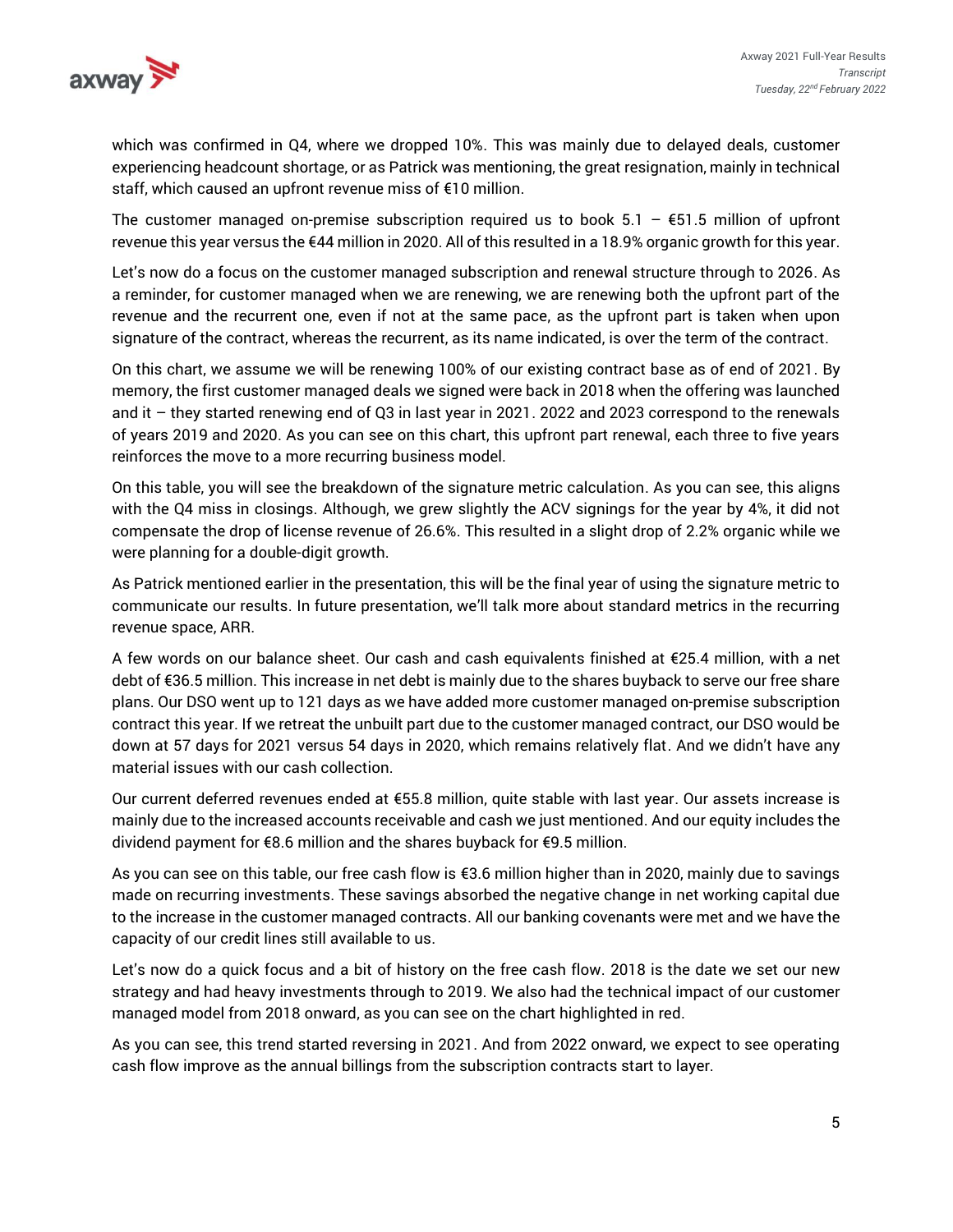

With that, I thank you for your attention. And I hand over to Roland to provide you, focus on customers.

**Roland Royer:** Thank you, Cécile. Thank you, Cécile, and good evening, everyone, or good morning depending on where you are.

In 2021, our sales and go-to-market teams executed decisively to drive the transformation and the strategic objective forward in a time of uncertainty. This allowed us to maintain the velocity through those first three quarters of the year with 100% attainment of our bookings and revenue target. And these followed all the four quarters of 2020 of a solid attainment of our forecasted bookings.

However, as you know, the fourth quarter of 2021 was not a typical quarter and we ended up with not enough extra pipeline and volume of new business to cover the impact of the great resignation that our customer base experienced in the second half of the year, and especially in the last few months of the year.

However, there are several areas of strength where the team accelerate the overall transformation with exceptional results.

First, the Axway multiyear focus of improving customers' experience and business outcome continued to pay off. Four years ago, our net promoter score was minus 12%. And at the end of 2020, we reached a level of plus 29% when we started the year at 25%. And as a reminder, this score of plus 29% put us in a top quartile of software company in our space.

Second, our current customers continue to trust us with mission-critical part of their business. 92% of the signature we made last year was made on our customer base, and this level of business with our customers helped us to get through the current health crisis with some stability.

And finally, I'm pleased to share that the  $-$  we attained this 94% on our renewal success rate. And these rates remain high over the years and its impact, as mentioned, will continue to increase with the growing numbers of renewal and subscription coming to the renewal in 2022, 2023 and forward.

So over the last three years, we have accelerated and completed our plan to transition to a subscription business model. Last year, 84% of our signature booking has been made in this category. License represented only 16% when the ratio was actually almost proposed four years ago when we started with a license at around 70% of the booking.

The customer success organization that we put in place over the last few years is organized to maximize our performance across the different phases of the life cycle of our customers' relationship. While we must continue to drive new customers acquisition, entering fast signed value and maximizing the value of extension and the renewal of the existing contract remains critical in the subscription economy.

So allow me to provide you a few examples of indicators to demonstrate our focus and the performance.

So first, lending with new customers. In 2021, as part of the go-to-market strategy, we ramped up a team, a self-development function. And thanks for this team and the focus, we increased by 6%, the number of new customers that selected us compared to the year before. Actually, 23% of the 2021 transactions were made with new customers. And this not only with our Amplify, but also with other solutions like MFT or Digital Finance product line.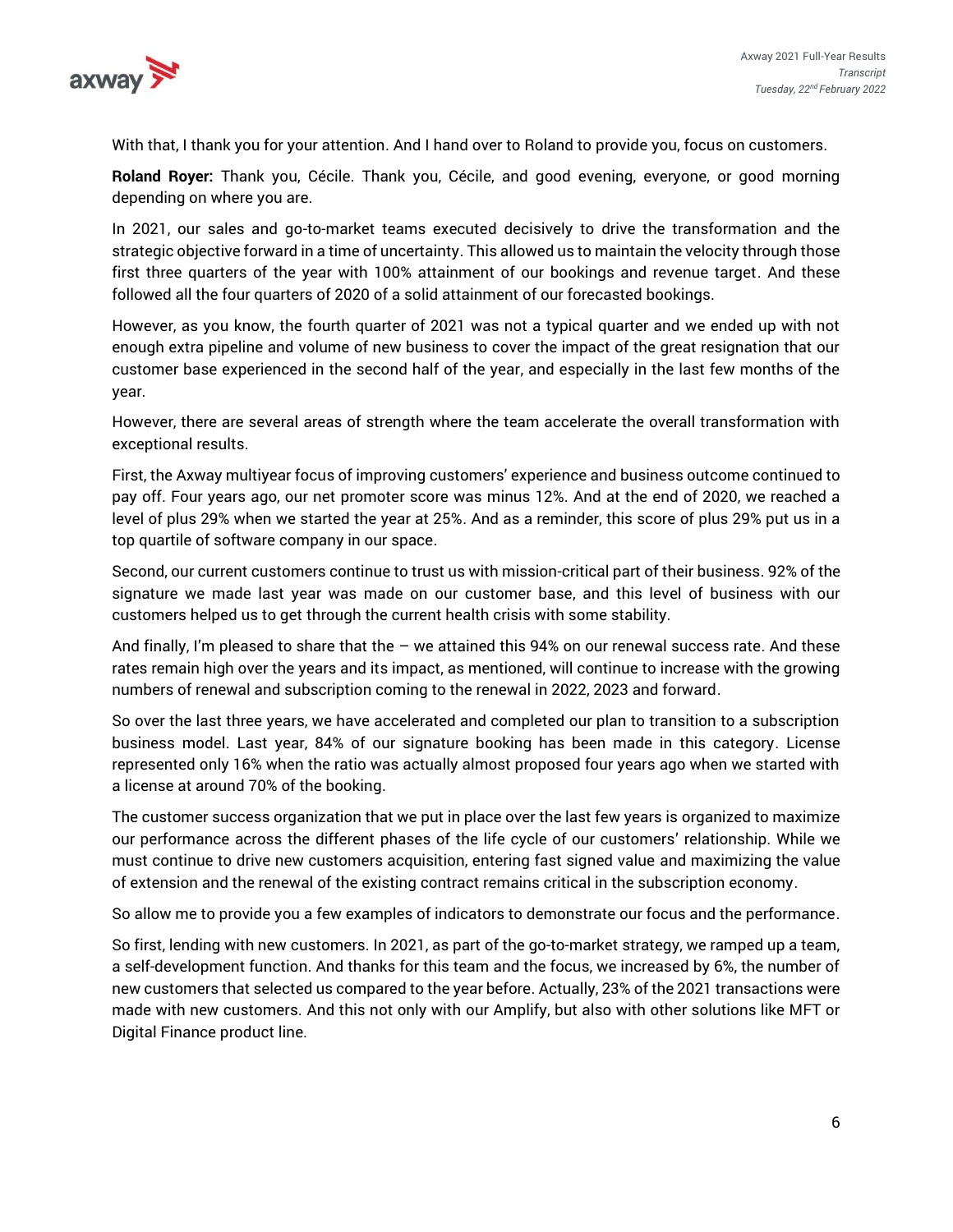

While the business with new customers is characterized with an overall lower ASP average sales price. That's one of the rules with subscription, it starts small and you grow. These new customers have increased our base and will be guided by our customer success managers to a rapid adoption and expansion. As an example of our new logo, Sopheon in the United States is an international software and service provider who chose Axway to renovate its platform to integrate several external services as part of their new solution and the hyper growth strategy.

But another great success that we had last year was on the open banking initiative that we ran in Brazil. We are one of the top API management leader in the Brazilian market. And when the Brazil government came out with the open banking regulation, we clearly recognized the opportunity to address this business problem. We quickly worked with our partners to build a solution and a delivery model to address the demand.

With a full year of focus on these initiatives in the region, creating pipeline, working against local and global providers, and this program has been very, very successful. And we have several new customers that we took into production in just a few months. They are starting to see business outcome and we will see them growing over the next few years, moving from a pure open banking compliance usage to a larger new digital service expansion, like what we've seen over the last few years with the large bank of Brazil, Itaú, and having an exponential growth of their API traffic since we started our partnership.

Thanks to our leadership position and innovation demonstrated with these initiatives, we were also selected recently in January by Bradesco to replace their Layer7 solutions. And I'm proud, very proud to say that we are now the strongest leader in the financial sector in Brazil. We have an important number of customers, and two of the three largest financial institutions.

But, of course, establishing new customers' relationship is just the start. Our customer success and account managers are doing a fantastic job aligning and guiding every new accounts to accelerate adoption of Axway Solution and attainment of business outcome. Last year, 82% of our signature value was made from upsell or migrations from license to subscription that includes upsell. This metric alone is an excellent example of how our customers trust and continue to invest in our solution over the generation of new capabilities and delivery options.

One of the best example of our customers expansion is Engie in France. Engie is an Axway API management customer for a few years with a limited scope. And they had been facing a challenge of having multiple API management system, and they wanted to have a holistic view of all their APIs, whether they are managed by Axway, by AWS gateway or others.

And in December – in last December, Engie selected Axway Amplify Unified Catalogue and Marketplace. And thanks to the Axway Marketplace, Engie is accelerating their digital transformation and are creating new revenue channel based on exposing and selling digital products to their external and internal partners.

And a great example of long-time relationship that we built over the years is with one customer that we had and the third largest bank in the United States, Wells Fargo. Wells Fargo is a customer of us from 20 years. And obviously, their needs continue to evolve – have evolved since, continue to evolve, and over the last year, they performed the vendors evaluation of their MFT solution. Looking for the best aligned the best solution that will be aligned with their vision where they believe MFT needs to go in the future.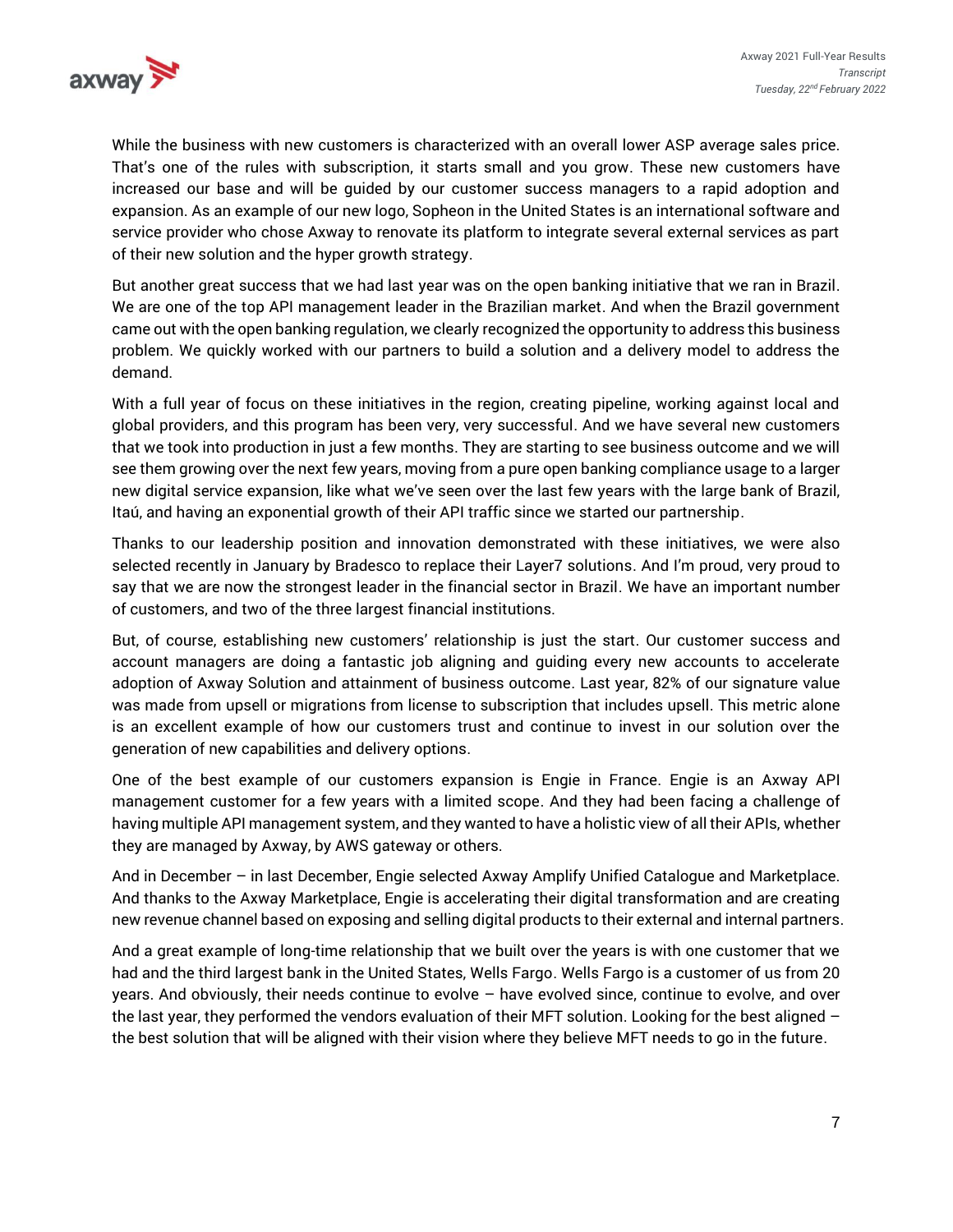

Also, after a tough competition against IBM, Wells Fargo decided to migrate from license to subscription with a four years commitment contract with us to modernize their solution, leveraging all the power of the capabilities of our new MFT solution.

As earlier said, we continue to have a very, very good renewal rates, but we also have a great success in migrating our customers from maintenance of older products to subscription of new solution. These all of them to continue to recognize value from not only what they are using, but invest in a compelling road map on the future.

And the value and innovation that we brought to these customers is certainly validated by the 2.x average migration multiplier of annual maintenance value to subscription ACV that we experienced in 2021.

So looking ahead, and I'm confident to say today that we will quickly be back on the momentum that we had in 2020 and most part of 2021. We still have thousands of customers on maintenance that represent about 70% of the total maintenance value that we had when we started this migration to subscription programme. This represents an important base to convert to our new subscription solution, a value proposition that our team perfected over the last two years.

We started the year with a good visibility on the pipeline. The Amplify pipeline has continuously grown over 2021, and we have entered the year with a 25% higher pipeline on this product line. And the Amplify message continues to resonate well, and I'm confident that it will yield additional pipeline over the course of the year.

And finally, over the last two years, we have seen increasing demand from our large and small customers on B2B or MFT for cloud services, and we are ready to respond and seize this opportunity with new and public private solution. With these building blocks in place and a continuous focus on our portfolio, the customer experience and the highly recurring nature of our revenue stream, I'm confident that we will deliver our '22 targets.

And with that, I thank you all, and I'll hand it back to Patrick.

**Patrick Donovan:** Thanks, Roland. So let's go through some of the points for 2022 and beyond.

Just as a reminder, we hit on our overall vision and mission and how this is helping our customers and this is unchanging. And now we're really in this strategy period that we have put together for 2021 to 2023 and how we leverage our portfolio to deliver against this vision. And we are fully in the execution phase in trying to deliver the value to the three constituents.

So as we set forth the targets for 2022, I want to set a target for the organic revenue growth of between 1% and 3% and the profit of operating activities between 12% and 14%, which is an improvement over 2021, which was 11.5%.

Additionally, in our strategy, it is key for leveraging our portfolio to deliver this vision to our customer base and we will continue to do so, as you saw with our main product lines that are the backbone of Axway's total revenue and growing at almost 4% in 2021. However, the remaining part of our portfolio has about 5-7% of our total revenue that is unprofitable and declining year after year, and this is going to be addressed this year.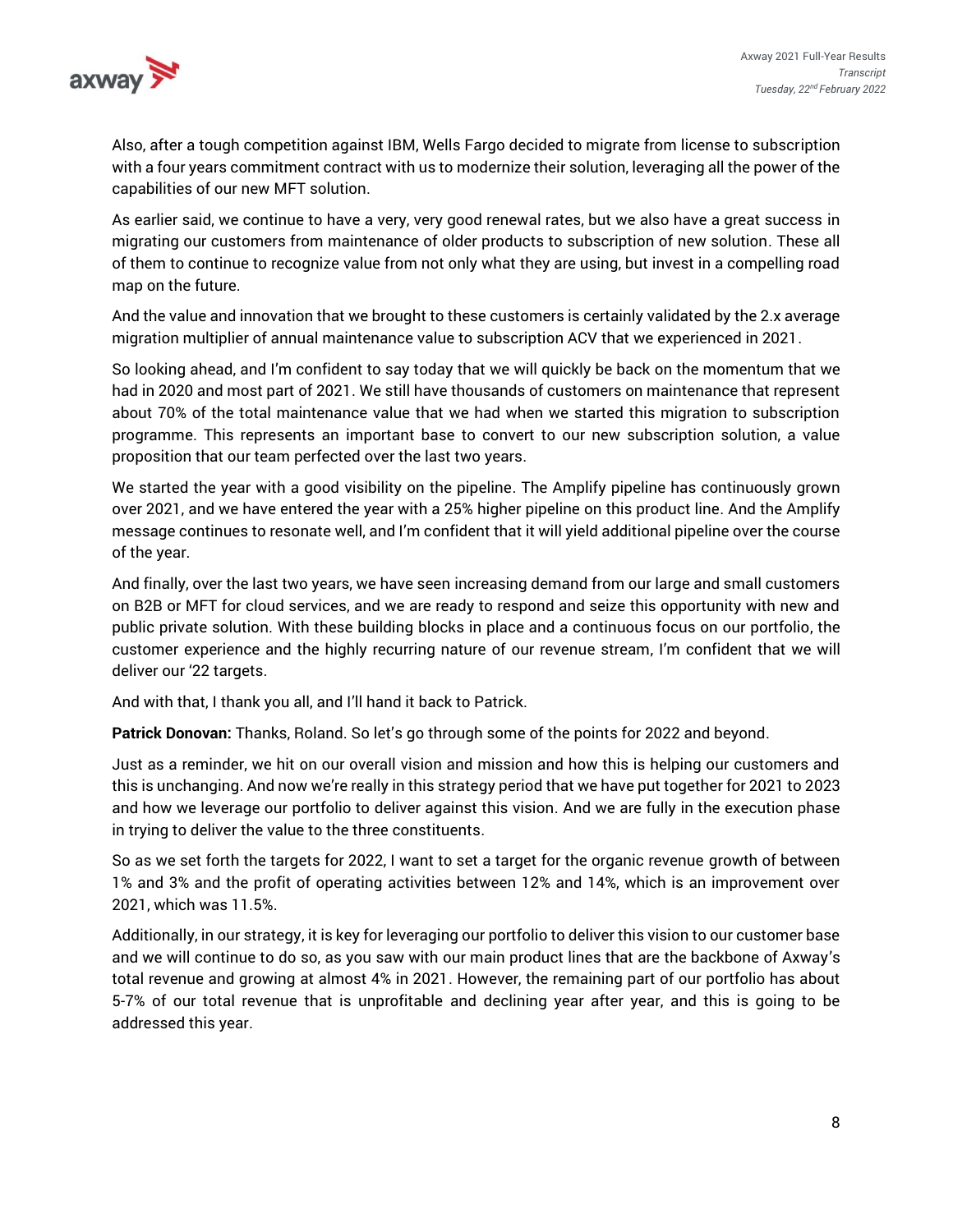

This should allow us to let shine the growth in our core base and become more stable and showing through the revenue growth in our core assets. And this should also allow us to have better profitability at the operating activity level in both percentage and absolute volume.

And with regards to the mid-term guidance, this remains unchanged. From the visibility we have right now and what we experienced in 2021, I would say that, first, we should hit our mid-term ambitions most likely in 2023 of profitability from operating activities of 15%. And by hitting this first ambition, I believe we could come close to the second one, which is earnings per share of greater than €1 per share in 2023 or at least in 2024.

So the big variable in the mid-term guidance I gave last year is a €500 million of revenue. We've been active looking at M&A all through 2021, and we still look to achieve this target in the mid-term, but it will most likely not be in the short term. The availability of any significant revenue consolidation at valuations that make sense are  $-$  or are even available at this time is not in the near term.

And I expect this market, this high valuation market to continue for a bit through 2022 until valuations normalise. But once they do, we will look to be a consolidator in the market around our core offerings.

So with that, I want to thank you and open it up, Josh, to Q&A. So Josh, if you have any questions in the queue, please pass them through.

## Questions and Answers

**Operator:** Thank you very much. As a reminder, you can ask questions by the chat or by phone. On the chat, click on the Ask-a-Question button in the bottom right-hand corner of the players. And by phone, please press star one on your key – on your telephone keypad to access the queue. That's star one on your telephone keypad on the phones and on the Ask-a-question button in the bottom right-hand corner of the player. It doesn't look like we have any questions on the phones. So now I will hand over to Arthur Carli for the questions by chat. Thank you.

**Arthur Carli:** Patrick, can you hear me well?

**Patrick Donovan:** Yes. Go ahead, Arthur.

**Arthur Carli:** Okay. So we've got several questions on the chat. And the first one is coming from Jean-Antoine Grau at ID MidCaps. So you explained that you were penalized by delays during Q4 due to hiring problem in your clients. You assume that this problem will continue during 2022? With the two-digit decrease of the maintenance and the decrease in license and the weaker dynamism in ACV, are you really comfortable with the guidance of an organic growth in 2022?

**Patrick Donovan:** Sure. So there's a few questions hidden in there. The first was the Q4 slip. What we experienced is that, on average, we added about a month to our deal closing cycle. But for the larger deals, we added about three months. And the question there is, do we see this accelerating back to the normal levels in 2022? And at this phase after we did our pipeline and large deal review, it doesn't look like this additional time to close the transactions in the pipeline will come back to us in 2022. So we will have a bit of a normal year with this push on the deal time to close.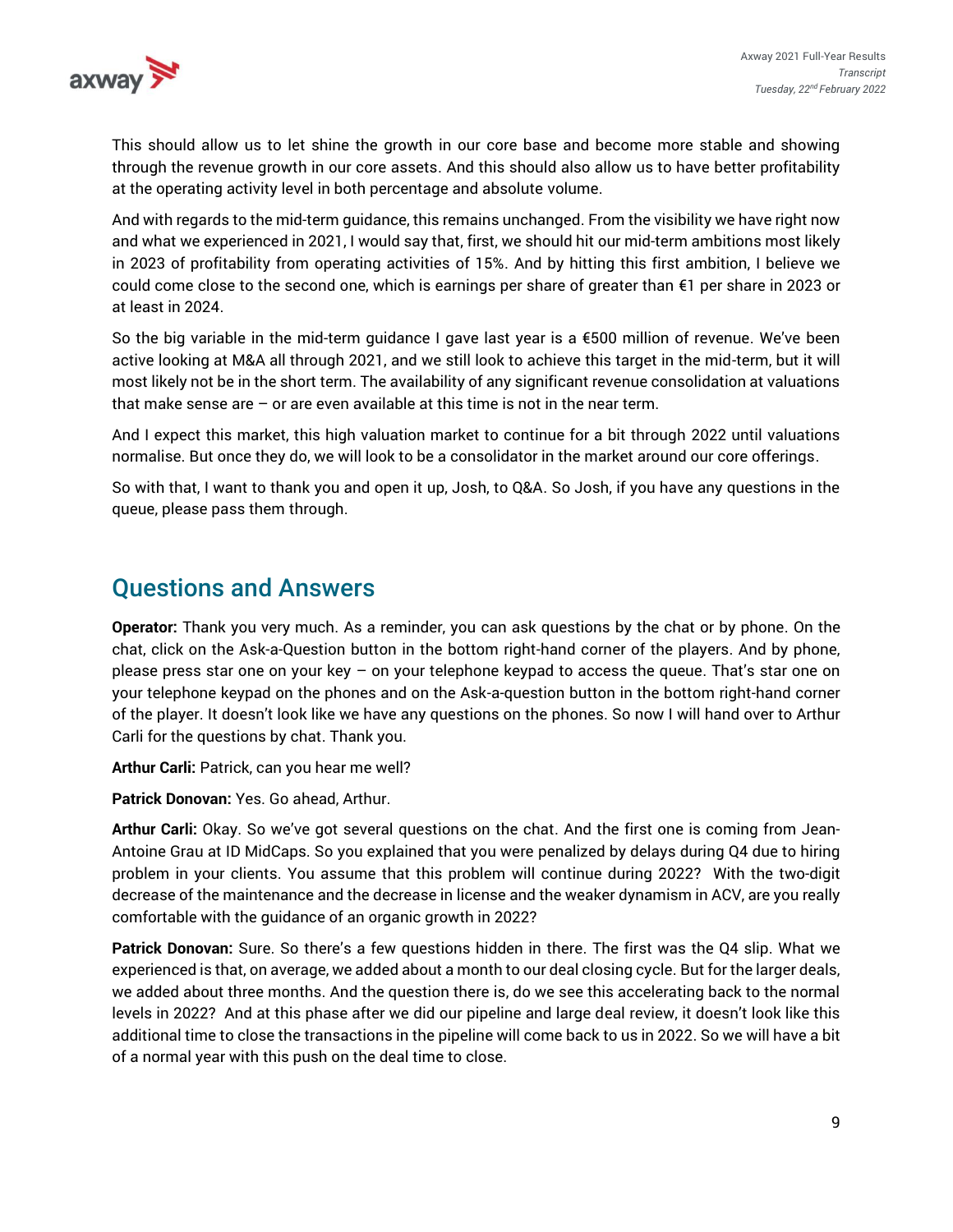

But then with regards to the maintenance in the 12.9%, as Cécile presented, we had planned on that level of decrease. What that level of decrease includes is not only the standard attrition but the move of the maintenance contract when they come up from – for renewal. If they move into a subscription contract, that's the migration, then that helps drive down the maintenance revenue as now that revenue is pulled into the subscription contract for which Roland said we were averaging about 2.4 times that conversion under migration.

And so that's – that 12.9% of drop in maintenance was fully planned, and actually, we almost budgeted perfectly at that level. So that was anticipated. So with that – those factors in mind and the review of the pipeline we did and the budgets we built and the quotas we built with both our product line general managers and the general managers of the regions were comfortable with the guidance of 1-3% of revenue growth.

**Arthur Carli:** Thank you, Patrick. Next question is from Derric Marcon, Société Générale. If you focus only on the deals which were delayed in Q4 '21, how many of those have been signed early 2022?

**Patrick Donovan:** We've signed a few in early 2022 and we expect others to sign in Q1. But as I was saying, since it just adds time to the deal closure, those deals in Q4 that should have closed, we have deals that were planned to close in Q1 moved into Q2. So it won't give us a growth in Q1.

**Arthur Carli:** Another question from Derric. What was the level of staff attrition rate in 2021? How do you see it in '22, up or down?

**Patrick Donovan:** Staff attrition was 20% in 2021, which was on the high end. We were down closer to 14%, 15% on average. And I actually do expect it to go over 20% in 2022. And that's what I'm hearing across the industry as well.

**Arthur Carli:** The next question is from Frank Joblansky at GHV Capital. If the core grew 4% organically, what did non-core decline and why is the non-core worth continuing to pursue? Or should you divest or harvest cash flows from these non-core businesses?

**Patrick Donovan:** So if you do the math from 2020, the non-core dropped about just over 30%. And it's made up of a lot of different assets in the portfolio. Some dropped just by timing of orders, but others have been dropping consistently enough, and we've not been able to turn the corner. And so we'll be looking at different ways to handle these different products and our product set and to handle the customers and treat them correctly going forward.

But by the end of 2022 for the ones that we don't have a good strong future to turn around, we'll be looking to exit the product lines either through a sale or through letting it close.

**Arthur Carli:** Thank you, Patrick. Next question is from Derric again. So if 85% of your revenue relying on four products grew 4% in 2021, it means that the remaining 15% revenue decreased 40%. Is my calculation right? What are the product collapsing the most? Can you divest those products to accelerate the repositioning of the company?

**Patrick Donovan:** So the calculation is actually not right. The four products make up 85% of the 2021 revenue, which is post the drop. So those four products were about 78% in 2020, and they grew 4%, and then the other 22% dropped about just over 30%.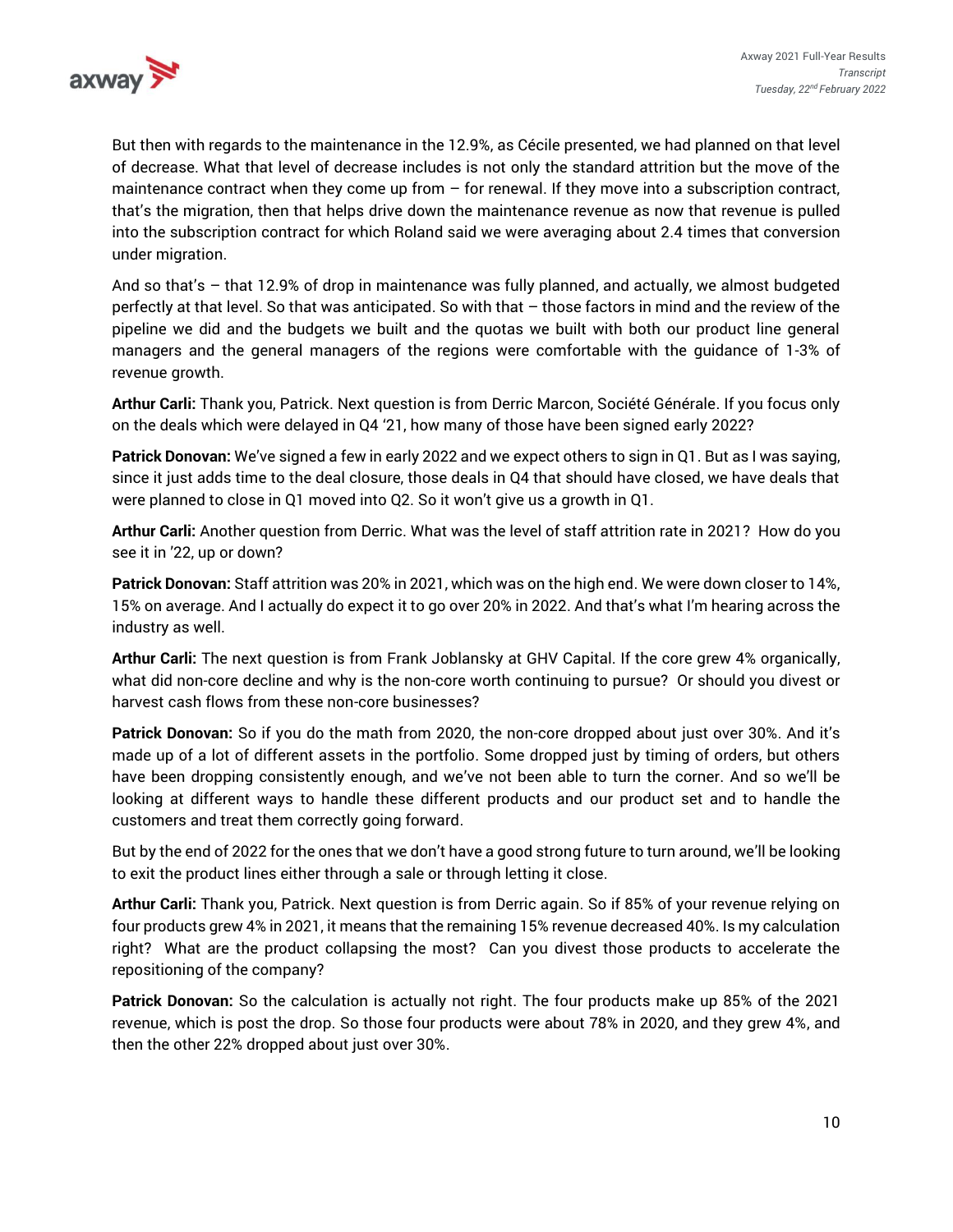

I'm not going to go through all the products that make up that basket because we have well over  $$ probably over 60 products in total. We group them in certain types of offerings to our customers that we offer, and we'll be evaluating the portfolio and trying to make the rational decisions on each one of those one by one. And I actually forgot the last question, Arthur, if you want to repeat it, maybe I covered all the points.

**Arthur Carli:** Yeah, I think you've covered it all.

**Patrick Donovan:** Okay.

**Arthur Carli:** Next question is coming from Antoine Lensel at Kepler Cheuvreux. At what pace are you expecting the maintenance to drop in the coming years?

**Patrick Donovan:** Cécile, do you want to handle that?

**Cécile Allmacher:** Yeah, I'll take this one. So we – as Patrick said a couple of minutes ago, we expect the maintenance drop to be at the same level as the one we saw in 2021, so around 10-12%. This is what we considered in our 2022 budget.

**Patrick Donovan:** I think I'll add on to that. Roland had mentioned in his presentation that we have about 70% of the customer base on maintenance from when we started the transition to subscription. And so you could see that we're not just running through the maintenance space and forcing everybody into subscription, but we're going back to them when they have a need for additional product or capabilities where we can add value through the product set we've built over the years and then propose to them and move to subscription contract.

But it's not a forced push on our side out of the gate. So this level of 12% is a nice steady level that hopefully it doesn't accelerate too fast.

**Arthur Carli:** Next question is coming from Jason Kraft at Highcliff Capital. So for illustrative purpose, what level of lift would we see on the 12-14% margin target if the 5%, 7% unprofitable non-core revenue is exchanged from the portfolio?

**Patrick Donovan:** Yeah, that should help me give confidence that we hit at or above the 15% in 2023. The range in the guidance I'm giving is taking into account a little bit of the movement in the middle of this year. But as we go into 2023, that should be able to add – to secure the 15 and maybe add a point or 2 on top of that.

**Arthur Carli:** Thank you. Next question is from Karen Josh at Kepler. What is behind the solid top line in services in Q4? What is your strategy for this activity going forward? Can you detail the MFT and B2B services you mentioned?

**Patrick Donovan:** I'll maybe ask Roland to take that one.

**Roland Royer:** Yeah. The – on the top line of services, it depends on – the attachment of service is different from the product line, as you said. and we have different strategies offering of services by product line. We had some – we've seen some decrease as we were moving also to use more partners for some of the product lines. So now we have reached, I believe, the model in a different region and different product line to have the level of services that we will maintain at that level.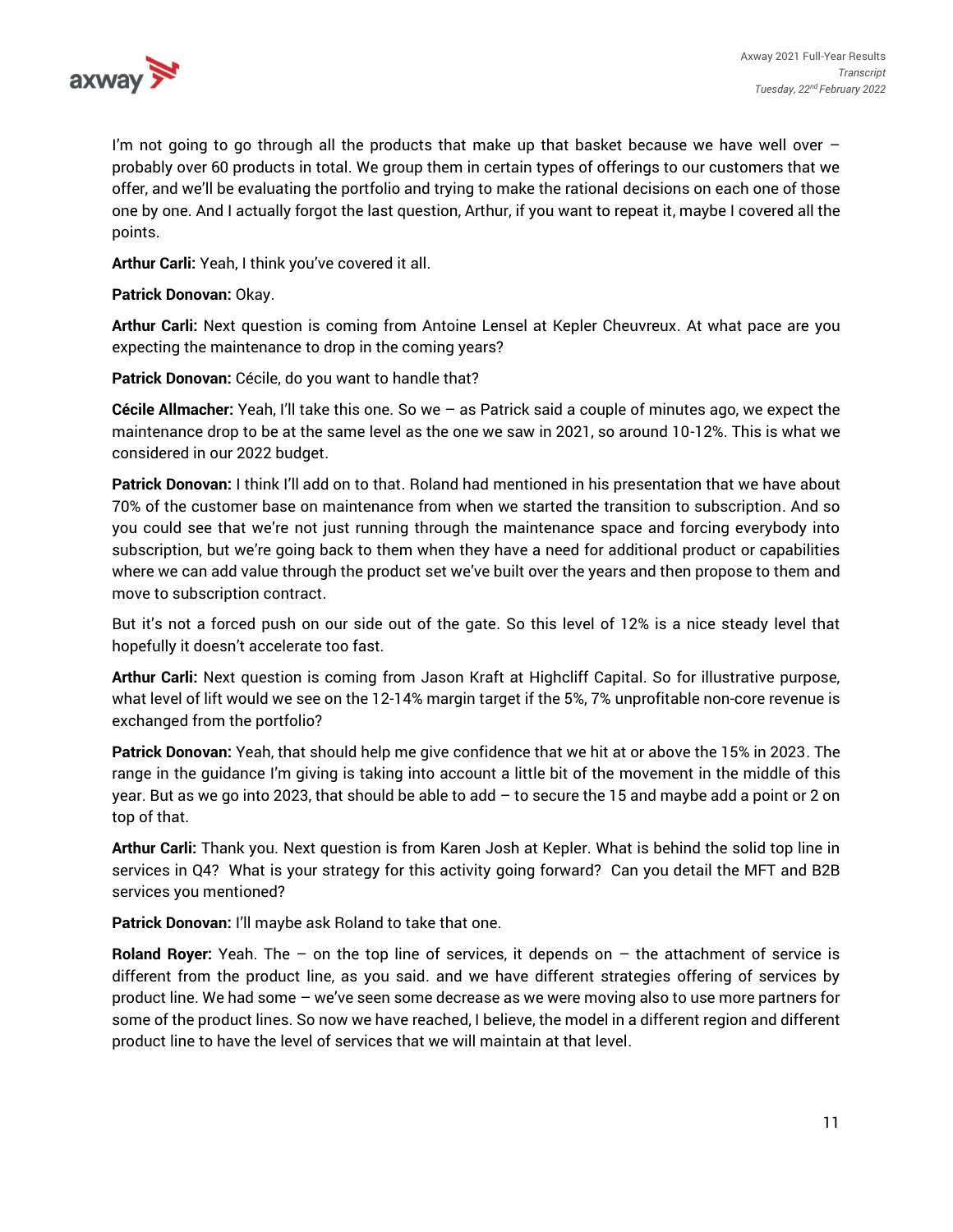

Part of the services activity, and we said that during the few years as well, that we see moving as part of the subscription when the customers are actually on cloud services and managed services. That is part of this activity. So MFT remains stable. And we mentioned that Digital Finance, for example, which is a higher service product. B2B is a higher service product, but we are much more now seeing the full activities as managed services for the customers.

**Patrick Donovan:** And if we're not in the managed service push and the customer still wants a traditional license or a customer managed subscription. For products that do have new installations like Digital Finance or B2B that have a lot of service attachment, we're really looking at a good way to help bring in partners to help us fulfil these needs because we realize clearly that partners and our partner strategy is another way we could continue to grow our business.

**Arthur Carli:** The second question from Karen Josh at Kepler. What is the weight of Amplify in the product mix at end 2021?

**Patrick Donovan:** Yeah. At the end of 2021, we were at about just over one-sixth of our total revenue in Amplify.

**Arthur Carli:** Next question is from Eric Blain at Finance Connect. How do you see the evolution of number of employees in 2022 and 2023? How is the inflation in wages in 2021? And what do you see for 2022?

**Patrick Donovan:** So for 2022 to be quite direct on this answer, somewhat recruiting is going to be hard for all the industry. There's a talent we're out there and to attract a high level to your company is going to be a challenging time in 2022. So I'd like to say that the headcount stabilizes here or maybe grows in a few key areas.

But really, that's going to be on market demand on the available capacity and what we could attract to Axway. And that may continue into 2023. We'll have to see what the macroeconomic factors bring to calm down the hiring and the job mobility that we're seeing.

The second part of the question, maybe I didn't write down and forgot.

**Arthur Carli:** It was about the inflation in wages.

**Patrick Donovan:** Yes. The inflation in wages is definitely something that's coming down, and it's factored into the cost base and budgets for 2022. It's just a reality we have to deal with as with everyone in the industry.

**Arthur Carli:** The next question is from Johannes Ries at Apus Capital. Given the high migration multiple of maintenance at 2.4, why your subscription didn't show a higher growth?

**Patrick Donovan:** The subscription is two parts. There's the upfront part and then there's the recurrent part. So if we sign a deal in December of 2021, we get no revenue increase from the recurring part. So that starts building the base stability of the recurring part year-over-year. And as most of our deals get signed later in the year, it doesn't show the strong growth until the future years.

**Arthur Carli:** So another question from Derric Marcon at Société Générale. So you have launched a complete review of the pipeline after Q4 '21 shortfall. What's the outcome of this work? Is the size of the pipeline much smaller after that?

**Patrick Donovan:** I'll let Roland take that question.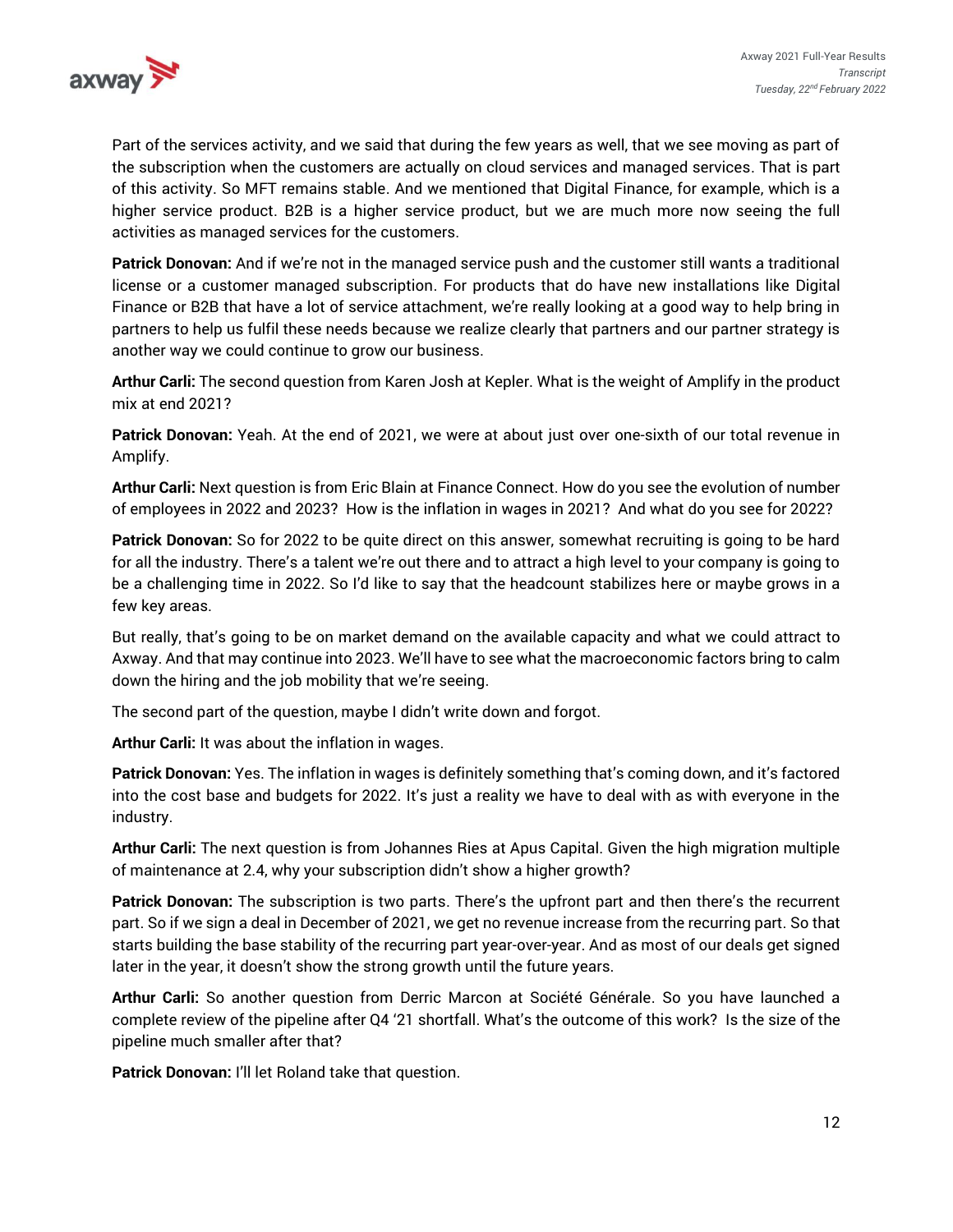

**Roland Royer:** I mentioned it during the presentation. I think that the pipeline and we review the pipeline by all the product lines. The one that was growing the most during the year was the Amplify pipeline, and we entered the year with a pipeline higher by 25% compared to January 2021. The pipeline for MFT and B2B for the other core solution has also increased with – across the world.

So we have a higher pipeline about 5-7% total with the biggest growth in product line like Amplify and Digital Finance, where there is several initiatives in Europe that are really pushing this solution as well.

**Arthur Carli:** Another question from Derric Marcon. Have you changed the compensation scheme of your sales people in the light of what happened in 2021? Will you further specialize your sales force on Amplify?

**Roland Royer:** We did actually adapt – and that's something that – we did actually adjust the sales plan every year based on the objectives, based on the result and what we see on the market. And the specialization on Amplify is one of the components that we put in place as well, yes.

**Arthur Carli:** A new question from Antoine Lensel at Kepler Cheuvreux. Why the income taxes were that high in 2021? What should we expect in terms of normative tax rate going forward?

**Patrick Donovan:** I'll hand that over to Cécile.

**Cécile Allmacher:** Okay. So when at full production, our tax rate should be in the low 20s as an effective tax rate. This year, we had the share buyback program, which increased this tax rate because of a nondeductibility of those taxes in the – on the US side. But when we will be back to, what I call, normal course of business, we should be hitting that 20% target.

**Patrick Donovan:** As we – I'll add on to that. As we continue to add on to our profitability, that allows us to have more income to spread across the regions and take advantage of the tax assets we have. When we drop the – when we made the investments and drop the income, it really tied to tax team's hands on being able to utilize all the assets we have in the Group. So as we continue to drop more to the bottom line, that should improve and bring the effective tax rate down to the rates that Cécile covered.

**Arthur Carli:** A new question from Frank Joblansky at GHGV Capital. Why not run the whole business at even higher operating margin, given that even exiting non-core, the overall business is still quite mature? Does the Rule of 40 makes sense here? If so, what is the right balance of organic growth and margins?

**Patrick Donovan:** Yes. The Rule of 40 applies certainly. It can apply to any software company. We have – it was clear. I tried to make that point if – that we are trying to deliver value to our customers, shareholders and employees, not just one of those. And so whenever you're looking to exit a business line, you're impacting employees and you're impacting customers. And so we'll look to do it gradually and treat those sides correctly in the process, and we'll evaluate if we could keep it and grow the business or if it makes sense for us not to be in the business anymore. And if it does, that should allow us to continue to grow the margin and to let some of the organic growth shine through.

But on the Rule of 40, it's too early to predict. But obviously, if I'm predicting, what I'm predicting for next year will probably target around, what, 15%, 16%. And I hope to target that improvement year after year over the coming years.

**Arthur Carli:** No more question in the chat. Thank you.